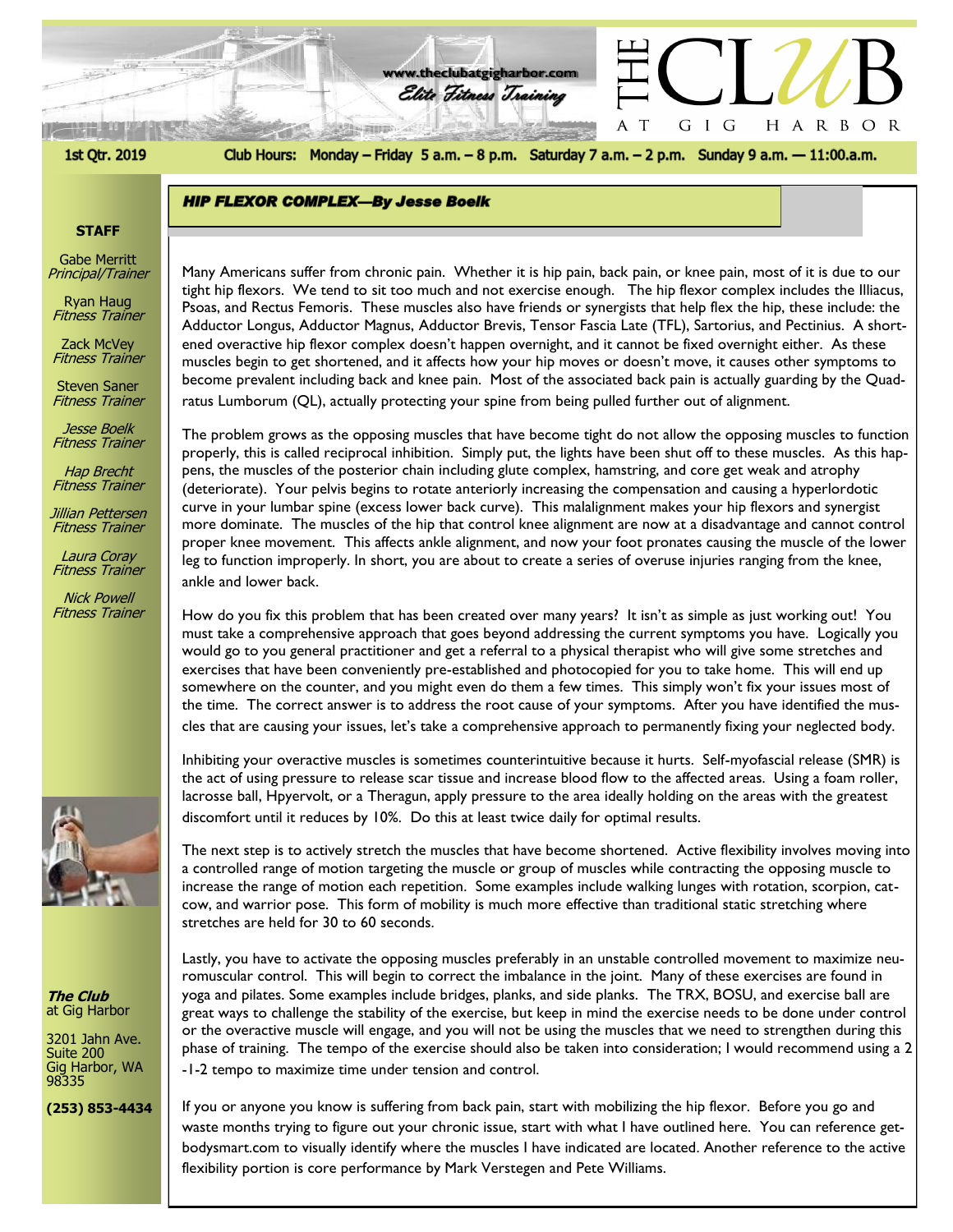**WHY KIDS SHOULD DIVERSITY THEIR SPORTS-By Ryan Haug** 

Your kid enjoys playing baseball. You start to notice that they're good at it. Then you realize that they're really good like Bryce Harper and Ken Griffey Jr. had a baby, and they gave it to you. Maybe not that talented (or graphic), but still, there's no doubt your little ballplayer is gifted. The best move is to find some camps and coaches to nurture the crap out of it right? Well, it's not that simple. Even if you think your kid could go pro tomorrow, wearing multiple uniforms is still key to good athletic development. Ben Olivia, Mental Performance Coach at SportStrata who has worked with everyone from major college athletes to Boston Red Sox players, says all kids — not just phenoms — need to diversify their sports portfolio. First, playing a single sport will likely turn their favorite past-time into their least favorite after a few years. Second, and more importantly, playing multiple sports is essential to transforming their awkward little bodies into slightly less awkward bodies. Here's why cross-training for kids is essential.

## **One Sport Affects Another**

Sports have a synergy effect — they enhance one another when consumed together. That's why kids need to develop a ton of different skills in a variety of different activities in order to reach their potential in a given sport. It bolsters spatial location, object control, and stability, "fundamental motor skills that if you don't develop before 12 or 15, you'll never reach the level you need to in specialized motor skills," says Oliva. What's more, the younger you are the more likely overuse injuries will occur.

# **Recovery Is Where You Get Better and Stronger**

Think of how your parenting improves when you drop your kid off at Grandma's for a couple days. You're much better after some time off, right? Like overworked parents, athletes need rest too. Even child athletes. "When kids are developing, the need for recovery is crucial," says America College of Sports Medicine (ACSM). "Their ligaments and joint connections are not prepared to take the stress that a grown body or a professional athlete is able to take."

## **Make Them Do Things They Struggle With**

Being a star during your childhood leads to adult onset Weird Child Actor disease. It can be a similar deal for kids who specialize too much in the sport in which they excel. The skills you develop playing sports are life skills. These are things like work ethic, focusing on the process, and communication. If you just focus on the sport where you're the best player, you're not going to gain the social and emotional skills that are important for life. Partaking in several sports gives your kid the opportunity to see how different coaches coach, how different teammates interact and how to be a part of a team, regardless if they're the star or a bench-warmer. Remember: Weird Child Actor disease.

## **The Sports Development Pipeline Is A Myth**

"There's a lot of pressure to have the perfect tennis serve by age 12 so that you're in the pipeline to get noticed by coaches." Problem is, it's not true. In an interview with three prominent college football coaches, (Urban Meyer -Ohio State Univ.,Nick Saban-Univ. Alabama, and Chris Peterson-U. Washington) they are looking for well-rounded athletes with good social skills who are passionate about the sport that they choose to pursue in college. Not even a cannon for an arm and a childhood of practice will ensure your kid always keeps progressing. "What you need to get to the next level is a lot of drive and determination once you're in a fully developed body," Meyer says.

## **Be The Best … Later**

Even if you push your kid to specialize in a sport, because in the end they'll be more successful, what message does that send? You're saying that what matters is that you win the game, that you're the best player. By sending that message, you're hurting your child's ability and the likelihood that they'll believe that if they practice hard in college so that they can move on to the next level. Yes, being the proud father at the league championship is cool. But, being the proud father at the World Series 10 years from now? Definitely cooler.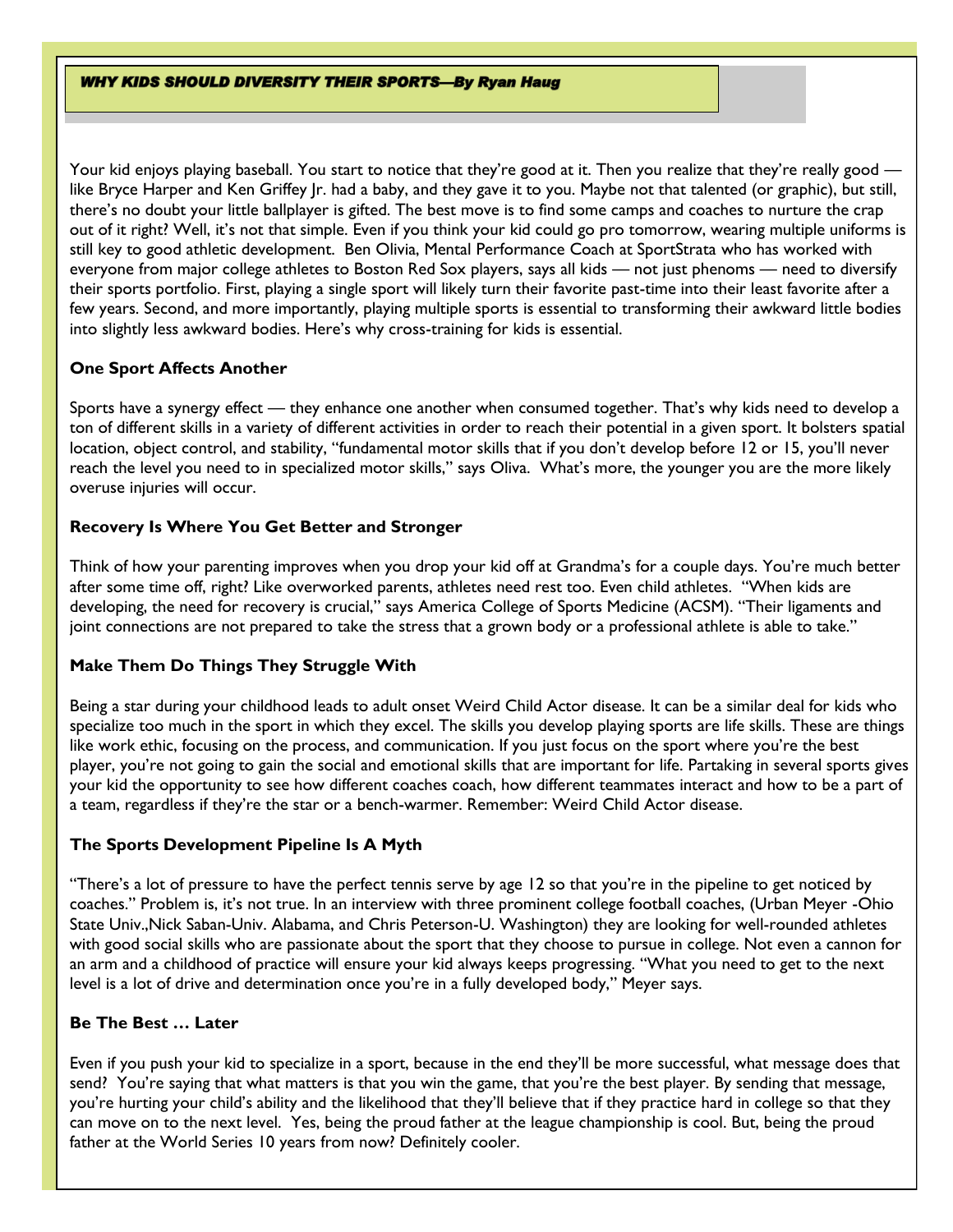## **PLANTAR FASCIITIS-By Jillian Petersen**

**Definition of** *plantar fasciitis:* inflammation of the dense fibrous band of tissue of the sole of the foot that is marked especially by heel or arch pain

**Definition of** *fasciitis:* inflammation of the fascia

**Definition of** *fascia*: a sheet of connective tissue covering or binding together body structures (such as muscles)

**Plantar Fasciitis** can happen to anyone from an athlete to a worker who is on their feet all day. P.F is a band of tissue called fascia that stretches from heal to toes and provides support to the muscles and arch of the foot. It is designed to stretch, retract, and widen through a stride motion.

**Cause:** Flat Feet, high arches, wearing high heels, anything that you are high up on toes, tight calves, over use stress, tight Achilles Tendon, stone bruising tight shoes, oversized shoes, short shoes, rigid toe-box shoes (minimum toe-box flexing) and or to soft midsole compounds (over flexing)

#### **Treatment**

- Icing
- Foot massage (vibrating massage), scraping, tennis ball, golf ball or spiky ball.
- Stretch calves and feet
- Proper fitting shoes
- Prevent bare foot walking on firm/hard surfaces
- Learn about your biomechanics
- Compression socks or other compression accessories

Other treatments that you will see as options are steroid injections, but this is just going to be a band-aid. It's not going to be a permanent fix to make plantar fasciitis go away, it will come back. Surgery is another common treatment for plantar fasciitis, however, studies have shown about 95 of 100 people who live with plantar fasciitis reduce pain without surgical intervention. Visit your local shoe specialist to learn more about your biomechanics.

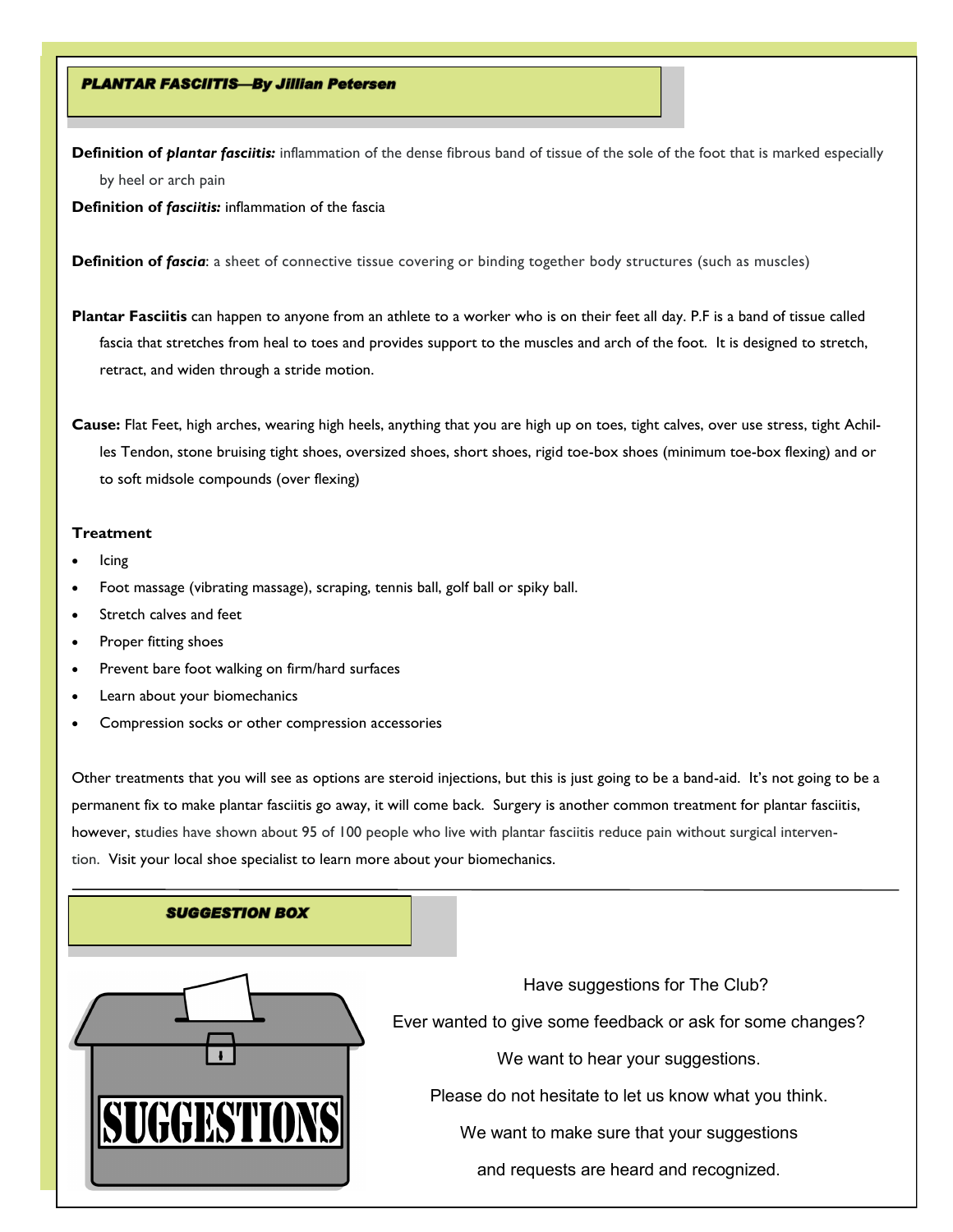## **FIND SUCCESS-By Laura Coray**

John Wooden, head coach of UCLA Basketball from 1948 to 1977, winner of 10 national championships, and an inspiration to players, coaches and sports enthusiasts everywhere, once said:

*"Success is peace of mind which is a direct result of self-satisfaction in knowing you did your best to become the best you are capable of becoming"*

We seek success in many aspects of our lives – mentally, physically, emotionally, socially, professionally, and so forth. The object of this article is to focus on finding success physically with our health and fitness, and how to make time spent in the gym most worthwhile and most successful. How do we give our best to become our best? Here are 3 ideas to help accomplish fitness success:

- 1. **Make a plan & commit to that plan** Decide what you will do each month, each week, each day to accomplish your fitness goals. Allow these decisions to take precedence and commit to them. Some things to help make you a priority are:
	- **Ask for help.** Share your ideas, goals, and schedule with a family member, a friend, or a trainer. Ask for their help in making you accountable and staying on schedule.
	- **Track your progress.** Write down what you want to accomplish and each step of how you will accomplish those goals. Consistently, daily or weekly, check back and journal how you are doing, and how you need to move forward.

**Sign up for a race or competition.** Races or fitness events help externally motivate us to work a little harder and push a little more on those days when it's a bit more difficult.

**2. Make each moment matter**. When in the gym or working out, give it your full attention. Leave everything else at the door and focus completely on the task before you.

**Use good form.** Be thoughtful and intentional with your workout using proper lifting technique and mechanics.

- **Try new things.** Don't get in a rut with your workout. Meet with a trainer. Try a yoga or spin class. Attend Bootcamp. Go a little further, do a little more, lift a little heavier than you thought that you could. Break some boundaries. Reach new potentials.
- **Fuel your body.** Support work done by making good choices with food and drink. Be intentional about what you put into your body and care for it by choosing good things.
- **3. Don't compare yourself to others**. Comparison is the thief of joy. As we assess who we are and who we wish to become, we can compare to who we were yesterday, but that is the only comparison that matters.

Striving to be better today than we were yesterday and working to be better tomorrow is where we find success in life. **May we each achieve success in 2019!**



## **Join us for these NEW CLASSES:**

**We are up to 24 classes a week!!**

**Spin, Yin, Vinyasa, Bootcamp, TRX, and Women and Weights classes are now offered through out the week**

**OUR CLASSES ARE FOR BOTH MEMBERS AND NON-MEMBERS, SO HELP US SPREAD THE WORD AND INVITE A FRIEND!**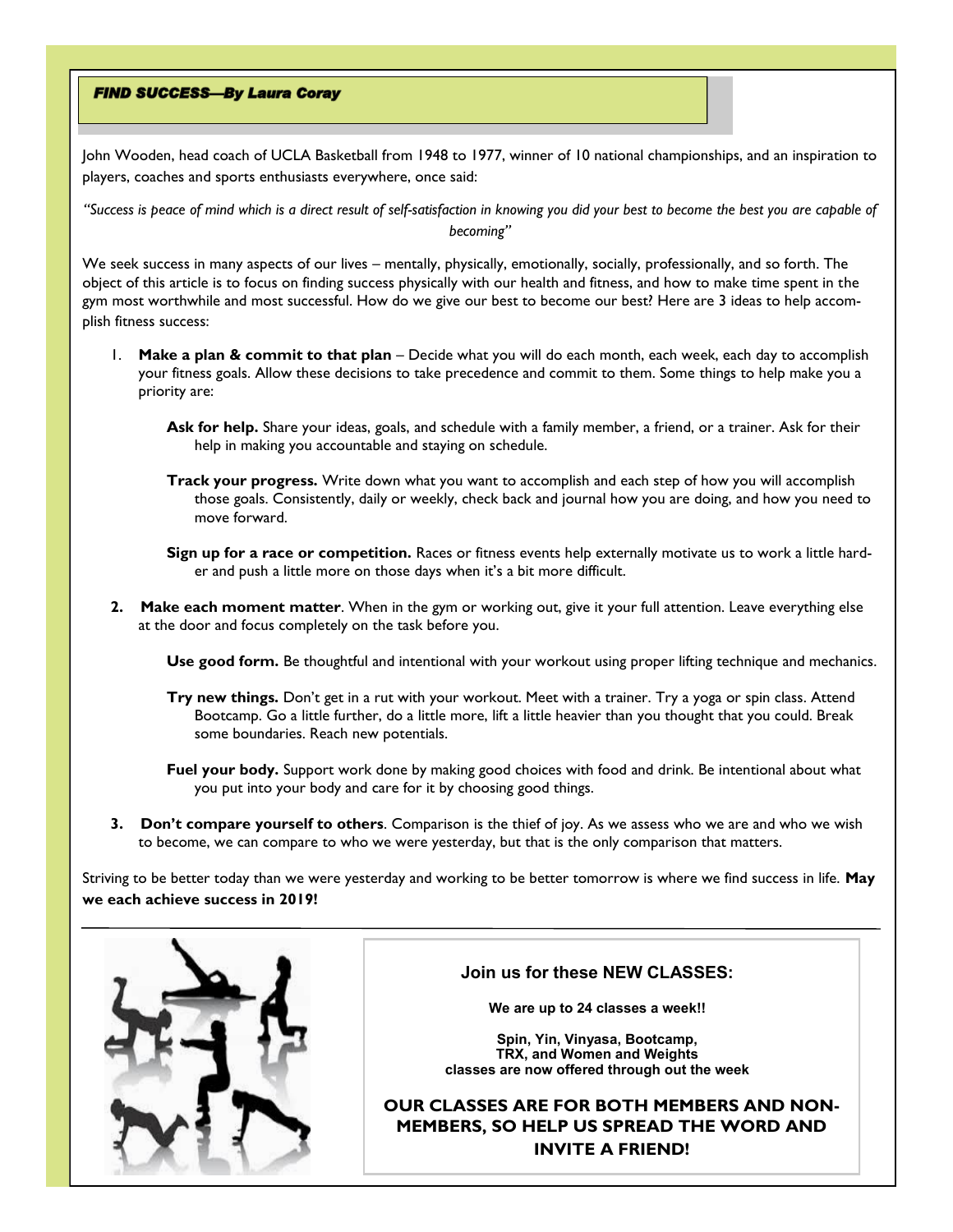### **PERCUSSIVE MASSAGE THERAPY-by Zack McVey**

By now I'm sure everyone has seen, heard, and probably been able to use either the Theragun or Hypervolt. They look like a power drill, sound like a jack hammer, and for some reason miraculously help out with nagging injuries and muscle soreness. Why do they work so well? Do they just jiggle all your worries away? Not exactly, lets checkout the magic behind Percussive Therapy, and why it's able to be so successful.

Most people are guilty of skimping on or altogether skipping the recovery phase of fitness. This is where we allow our bodies to cool down, work on stretching, maybe even use some ice, and overall allow the healing process to begin post workout. The recovery phase is the perfect time for Theragun or Hypervolt to be utilized. They use Percussion Therapy which relaxes thickened connective tissue, helps to break down internal scar tissue, provides improved circulation in the veins and enhances flexibility through gentle stretching to increase range of motion. By rapidly pulsing the muscle fibers with a gentle wave of pressure, they are able to get rid of a lot of pain and stiffness by improving blood flow. A few minutes spent with the Theragun can essentially replace a much longer period of time with other approaches meant for the same purpose, here's why.

With other methods such as traditional massage or foam rolling, you can't always get to the problem areas as effectively. By not being able to penetrate hard enough to reach areas, you can't get to the root of the problem. Often times just trying to get to deep areas with massage becomes too painful to even bear. With Percussion Therapy, the vibration (Theragun is 2,000 rpm and the ball hits at 33-40 times per second) is so fast that you don't have nearly as much pain, and the muscle relaxes allowing to get deeper into tissue! It isn't really a massage; its tricking your nervous system to relax and allow for deeper layers to heal. Less pain and less time is always a plus with everyone's busy schedule. This allows many folks who would otherwise skip crucial steps in the recovery phase to still capitalize on those benefits.

Who is percussion therapy for? Really anyone and everyone is fair game. No matter if you train like an NFL player, or you are just a regular at The Club, you will have stiffness and soreness pre and post workout. Just like with foam rolling or any kind of stretching, there is a learning curve, so feel free to ask one of your friendly trainers at The Club to assist you if you are interested. As a new layer to your recovery phase in fitness, using the Theragun or Hypervolt will leave you feeling refreshed and recovered with much less pain!

### **EFFECTIVE GOAL SETTING AND FOLLOW THROUGH-by Hap Brecht**

It's that time of year again! Many people are making New Year's resolutions and envisioning grand progress for themselves. For those that are unsuccessful, the problem is that they lack a plan to support their goal or set goals that don't truly motivate them. An action plan that is designed to guide your progress is absolutely essential. The plan should start with making a S.M.A.R.T. goal.

Smart goals are goals that are **S**pecific and have objective markers. The ability to **M**easure both your progress and success helps keep you motivated throughout your journey. "I want to look better," or "I want to eat out less," are both goals that are tough to quantify. If you can apply objectivity to your goals, they are easier to stay focused on such as, "I want to work down to 17% body fat," or "I will consistently only eat out twice a week." Another key to good goals is setting **A**chievable and **R**ealistic goals. If you currently have 29% body fat, then getting down to 17% by April is not realistic. Talking to your trainer and getting some feedback may help you. Give yourself a **T**imeline by starting today and not waiting till tomorrow. Or give yourself until a specific time to hit that realistic goal.

Now that you've set your goal, you need a plan that includes reminders, short term goals along the way and a support network. Writing your goals on sticky notes and putting them places that you will see every day like your computer, calendar, or bathroom mirror goes a long way. Short term goals help you stay motivated as you reach milestones towards your long term goals. Meeting these milestones is motivating, and it pushes you to stick to the plan. At each milestone, give yourself a reward that doesn't conflict with your goals. If your goal is weight loss, your reward shouldn't be a chocolate cake. Buy yourself those sunglasses that you want instead. Tell people about your goals! They can help keep you on track and give encouragement along the way. You may have some setbacks, and they can help you recover.

Once you have a specific goal that can be measured, a plan, and support, now it's up to you to follow through and achieve the success you set out for! If you still have issues getting your goals set and accomplished, talk to your trainer about how we can help, and how others have been able to overcome these obstacles. Ready Go!